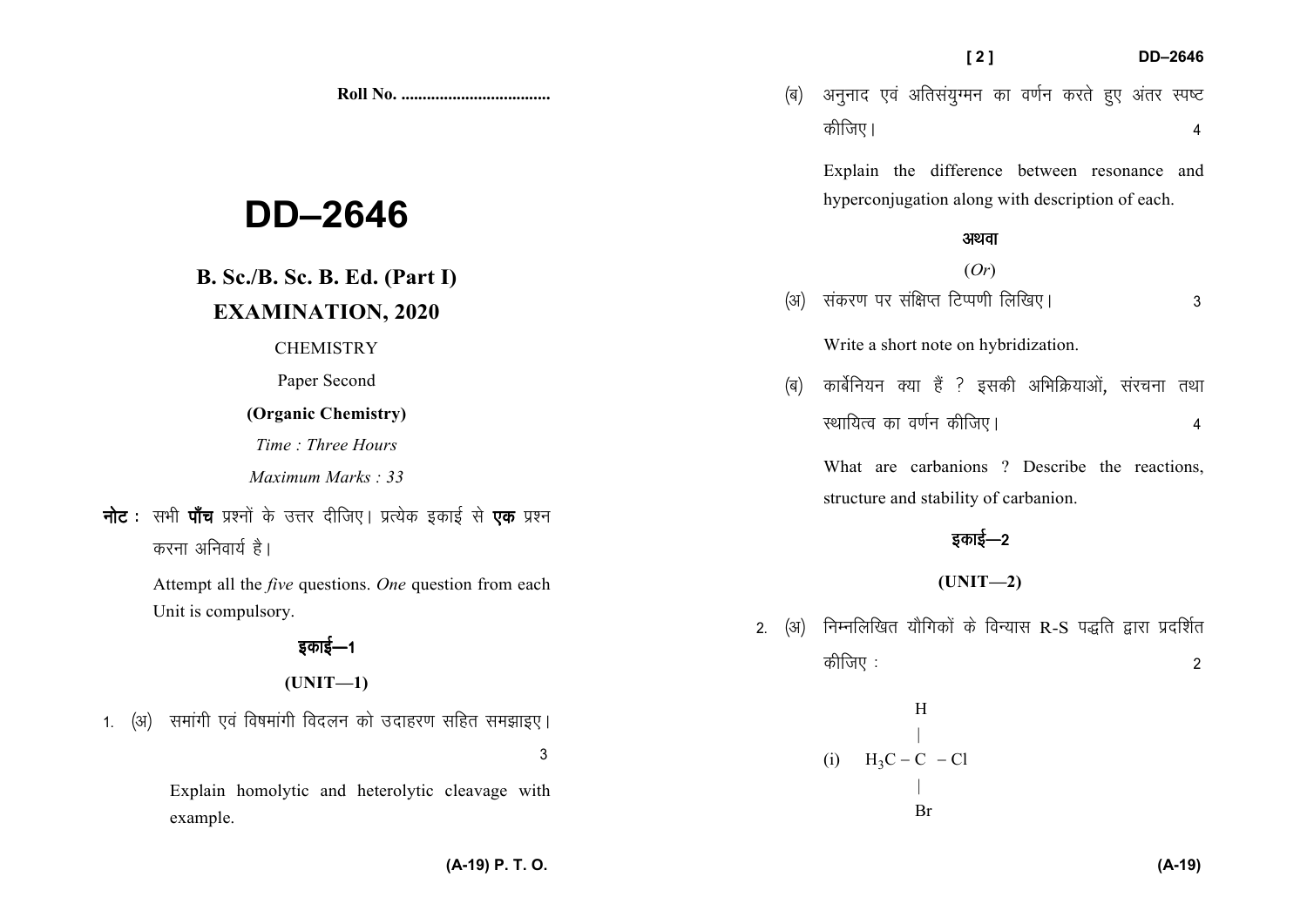**[ 3 ] DD–2646** (ii) 2CHOHO <sup>H</sup> <sup>C</sup> CH OH − − Show the configuration of the following compounds by R-S system : (i) 3H<sup>H</sup> <sup>C</sup> Cl <sup>C</sup> Br − − (ii) 2CHOHO <sup>H</sup> <sup>C</sup> CH OH − − *¼c½ fdjSfyVh ls vki D;k le>rs gSa \ mnkgj.k nhft,A 2* What do you understand by chirality ? Give example. *¼l½ nks vlefer dkcZu ijek.kq okys ;kSfxd }kjk O;Dr izdkf'kd leko;ork dks le>kb,A 3* Explain optical isomerism of a compound with two asymmetric carbon atoms.  **[ 4 ] DD–2646** *vFkok*(*Or*) *¼v½ T;kferh; leko;ork dk foLr`r o.kZu dhft,A 3* Give a detailed account of geometrical isomerism. *¼c½ fuEufyf[kr ij fVIif.k;k¡ fyf[k, % 4* (i) *vuqØe fu;e* (ii) *flu o ,fUV ukedj.k* Write notes on the following : (i) Sequence rule (ii) Syn and anti nomenclature *bdkbZ*&*<sup>3</sup>***(UNIT—3)** *3- ¼v½ v{kh; ,oa fuj{kh; gkbMªkstu ijek.kq D;k gSa \ 1* What are axial and equatorial hydrogen atoms ? *¼c½ cs;j ds fod`frokn dk o.kZu dhft,A 3* Describe Baeyer's strain theory. *¼l½ la:i.k ls vki D;k le>rs gSa \ ,Fksu ds la:i.kksa dk ÅtkZ vkjs[k lfgr o.kZu dhft,A 3* What do you understand by conformation ? Explain the conformers of ethane with energy diagram.

**(A-19) P. T. O.**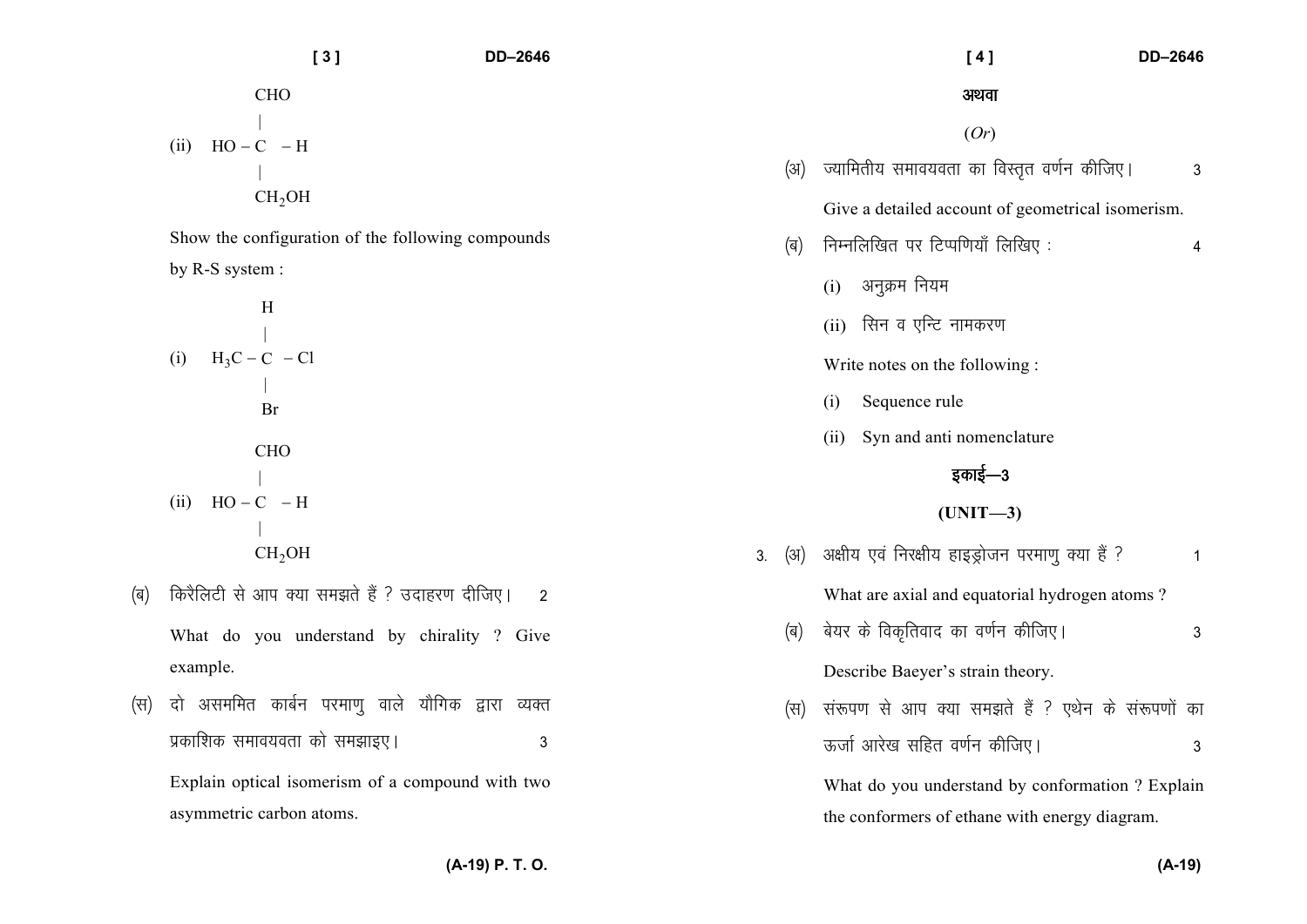| ×<br>۰. |  |
|---------|--|

## **[ 5 ] DD–2646**

अथवा

(*Or*)

(अ) किसी यौगिक के विन्यास एवं संरूपण में क्या अंतर है ? 1 What is the difference between configuration and

conformation of a compound ?

- *¼c½ lkDls ds rukojfgr oy;ksa ds fl)kUrksa dks le>kb,A 3* Explain Sachse's theory of strainless rings.
- *(*स) मोनोप्रतिस्थापित साइक्लोहेक्सेन के संरूपणों का वर्णन *dhft,A 3*

Describe the conformations of monosubstituted cyclohexane.

## *bdkbZ*&*<sup>4</sup>*

## **(UNIT—4)**

4. (अ) एल्केनों में मुक्त मुलक हैलोजनीकरण की क्रियाविधि का *o.k* $\frac{1}{2}$  and  $\frac{1}{2}$  and  $\frac{1}{2}$  and  $\frac{1}{2}$  and  $\frac{1}{2}$  and  $\frac{1}{2}$  and  $\frac{1}{2}$  and  $\frac{1}{2}$  and  $\frac{1}{2}$  and  $\frac{1}{2}$  and  $\frac{1}{2}$  and  $\frac{1}{2}$  and  $\frac{1}{2}$  and  $\frac{1}{2}$  and  $\frac{1}{2}$  and  $\frac{1}{$ 

> Describe the mechanism of free radical halogenationin alkanes.

- *¼c½ fuEufyf[kr ij fVIif.k;k¡ fyf[k, % 3* 
	- (i) *vkWDlheD;wZjhdj.k*&*foeD;Zwjhdj.k*
	- (ii) 1-एल्काइनों का एल्किलीकरण

Write notes on the following :

- (i) Oxymercuration-demercuration
- (ii) Alkylation of 1-alkynes

|        |     | [6]<br>DD-2646                                            |  |  |
|--------|-----|-----------------------------------------------------------|--|--|
|        |     | अथवा                                                      |  |  |
|        |     | (Or)                                                      |  |  |
|        | (अ) | एल्कीन्स पर इलेक्ट्रोफिलिक योग की क्रियाविधि<br>को        |  |  |
|        |     | उदाहरण सहित समझाइए।<br>3                                  |  |  |
|        |     | Explain the mechanism of electrophilic addition to        |  |  |
|        |     | alkenes with example.                                     |  |  |
|        | (ब) | निम्नलिखित को समझाइए:<br>3                                |  |  |
|        |     | (i) एल्काइन का जलयोजन                                     |  |  |
|        |     | (ii) ओजोनीकरण                                             |  |  |
|        |     | Explain the following:                                    |  |  |
|        |     | Hydration of alkynes<br>(i)                               |  |  |
|        |     | (ii)<br>Ozonolysis                                        |  |  |
| इकाई—5 |     |                                                           |  |  |
|        |     | $(UNIT-5)$                                                |  |  |
| 5.     | (अ) | बेंजीन में इलेक्ट्रोफिलिक प्रतिस्थापन की क्रियाविधि<br>का |  |  |
|        |     | विस्तारपूर्वक वर्णन कीजिए।<br>3                           |  |  |
|        |     | Describe the mechanism of electrophilic substitution      |  |  |
|        |     | of benzene in detail.                                     |  |  |
|        | (ब) | नाइट्रोबेंजीन में नाइट्रो समूह एक निष्क्रियकारी समूह है,  |  |  |
|        |     | समझाइए।<br>3                                              |  |  |
|        |     | Explain that, nitro group in nitrobenzene<br>is<br>a      |  |  |

deactivating group.